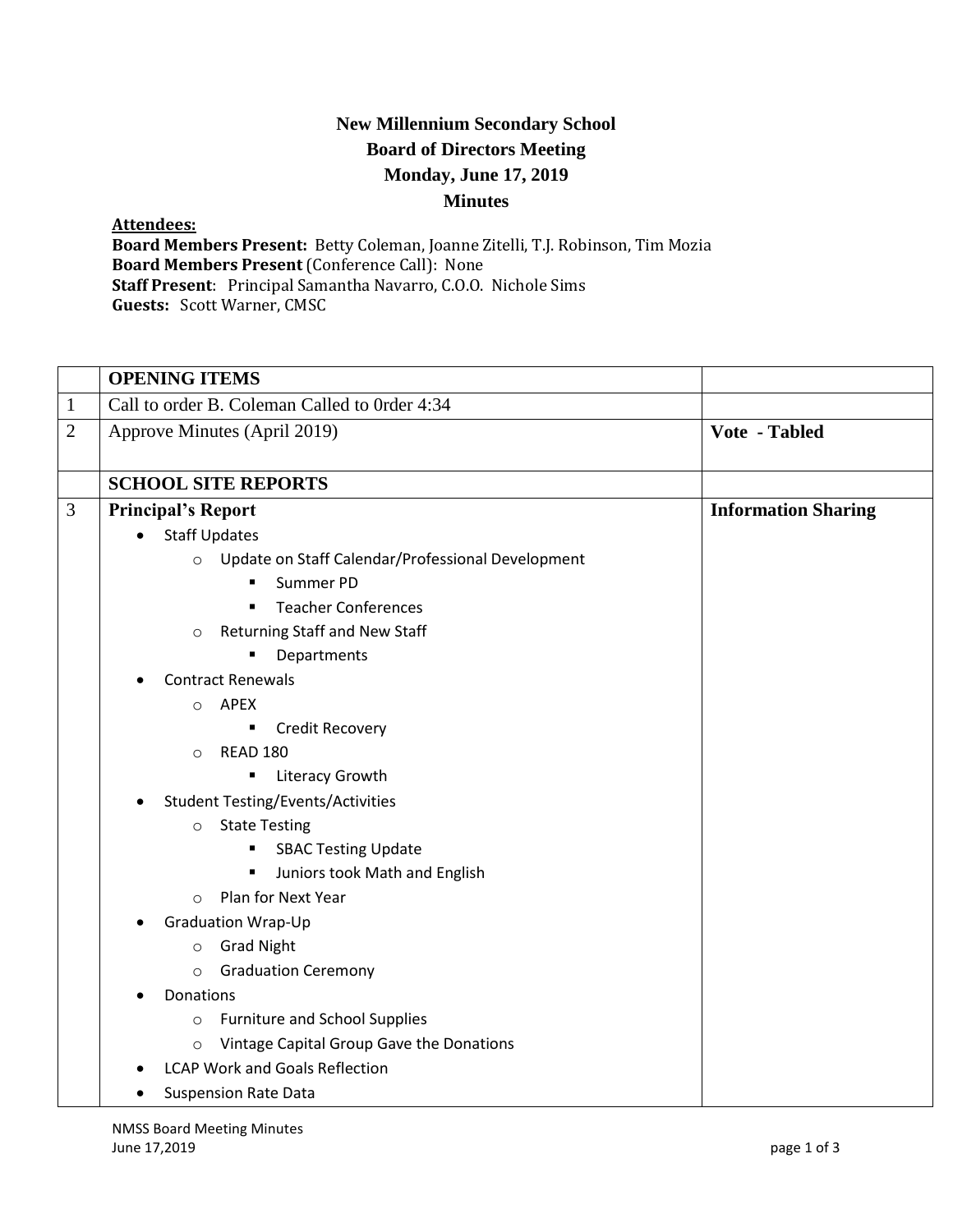|                         | Down from 9% last year to under 5% this school year<br>$\circ$             |                 |
|-------------------------|----------------------------------------------------------------------------|-----------------|
|                         | LAUSD Oversight Visit Wrap-Up                                              |                 |
|                         | May 16 <sup>th</sup>                                                       |                 |
|                         | One day visit going over Governance, Organization,                         |                 |
|                         | Instruction, and Finance                                                   |                 |
|                         | Wrap-up/Overview from visit                                                |                 |
|                         | <b>Summer Plans</b>                                                        |                 |
|                         | <b>Office Hours</b><br>$\circ$                                             |                 |
|                         | Cleaning<br>O                                                              |                 |
|                         | Enrollment<br>$\circ$                                                      |                 |
|                         | Recruitment<br>$\circ$                                                     |                 |
|                         | <b>BUSINESS ITEMS</b>                                                      |                 |
| $\overline{\mathbf{4}}$ | <b>Approval of Board Meeting Dates 2019-2020</b>                           | Vote – Approved |
|                         | B. Coleman called for motion to approve Board Meeting Dates for 2019-      |                 |
|                         | 2020. B. Coleman moved, J. Zitelli 2 <sup>nd</sup> . Unanimously approved  |                 |
| 5                       | <b>Approval of LCAP.</b>                                                   | Vote - Approved |
|                         | Ms. Navarro reviewed and explained the LCAP plan to the board. We          |                 |
|                         | covered the school goals and areas of expenses.                            |                 |
|                         |                                                                            |                 |
|                         | B. Coleman called for motion to approve LCAP. B. Coleman moved, J. Zitelli |                 |
|                         | 2 <sup>nd</sup> . Unanimously approved                                     |                 |
|                         | <b>FINANCE</b>                                                             |                 |
| 6                       | <b>Approval of Budget 2019-2020</b>                                        | Vote - Approved |
|                         | Budget 2019-2020                                                           |                 |
|                         | B. Coleman called for motion to approve June financials – B. Coleman       |                 |
|                         | moved, J. Zitelli 2 <sup>nd</sup> . Unanimously approved.                  |                 |
| 7                       | <b>Approval of Vendor Contracts</b>                                        | Vote - Approved |
|                         | Board members reviewed contracts for the 2019-2020 school year.            |                 |
|                         |                                                                            |                 |
|                         | B. Coleman called for motion to approve. B. Coleman moved, T. Mozia        |                 |
|                         | Unanimously approved.                                                      |                 |
|                         |                                                                            |                 |
| 8                       | <b>Approval of Fiscal Policies</b>                                         | Vote - Approved |
|                         |                                                                            |                 |
|                         | B. Coleman called for motion to approve. B. Coleman moved, T. Mozia        |                 |
|                         | Unanimously approved.                                                      |                 |
|                         |                                                                            |                 |
| 9                       | <b>Financial Report</b>                                                    | Vote - Approved |
|                         | Cash Flow, Income Statement, and Year-end Report Balance Sheet detail S.   |                 |
|                         |                                                                            |                 |